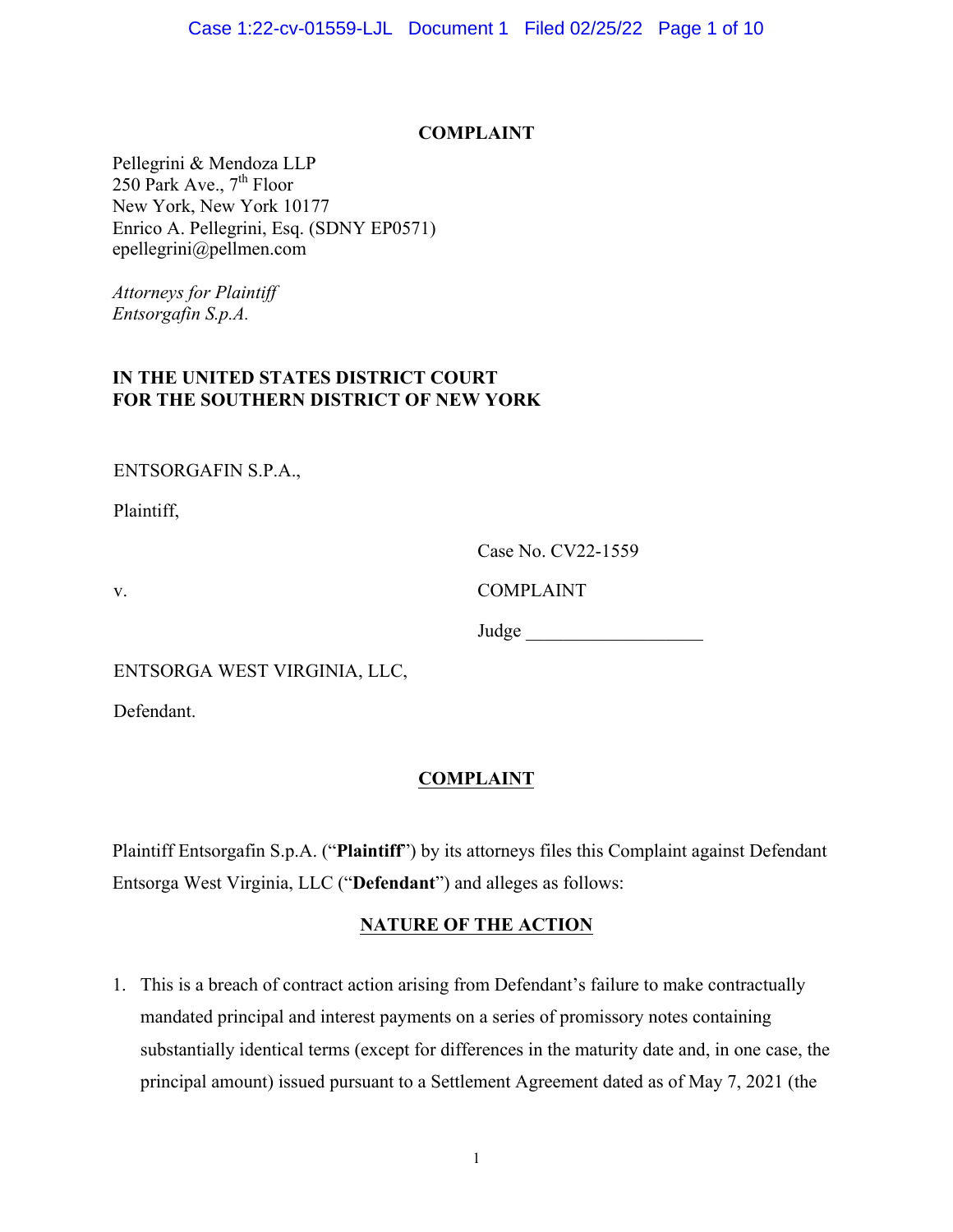"**Settlement Agreement**"), between Plaintiff and Defendant (all such Notes issued as part of the Settlement Agreement, the "**Notes**"). A true and correct copy of the Settlement Agreement is annexed hereto as Exhibit A. True and correct copies of each of the Notes presently outstanding are annexed hereto as Exhibits B-1 through B-22.

2. Plaintiff seeks payment of all unpaid principal, together with any accrued and unpaid interest on the Notes, and all other amounts, including court costs and reasonable attorneys' fees that are payable pursuant to the terms of the Settlement Agreement and the Notes.

### **THE PARTIES**

- 3. Plaintiff Entsorgafin S.p.A. is a company incorporated and existing under the laws of the Republic of Italy, with its registered office located at Strada Provinciale per Castelnuovo Siria, 7/9, 15057 Tortona (AL), Italy.
- 4. Defendant Entsorga West Virginia, LLC is limited liability company formed and existing under the Delaware Limited Liability Company Act of the State of Delaware with an office located at 119 Recovery Way, Martinsburg, WV 25405.

# **JURISDICTION AND VENUE**

- 5. This Court has personal jurisdiction over Defendant and over the matters alleged in this action, because, in the Settlement Agreement and in the Notes, Defendant submitted to the exclusive jurisdiction of the "United States District Court, Southern District of New York" and have waived any objections to jurisdiction and venue. Exhibit A (Settlement Agreement)  $§$  13.1 and Exhibits B-1 through B-22 (Notes)  $§$  11.
- 6. There is complete diversity of citizenship between (all) Plaintiff(s) and (all) Defendant(s) in this case. The amount in dispute in this action, exclusive of interest and costs, exceeds the sum of \$75,000. Therefore, this Court has jurisdiction over this dispute under 28 U.S.C. §1332.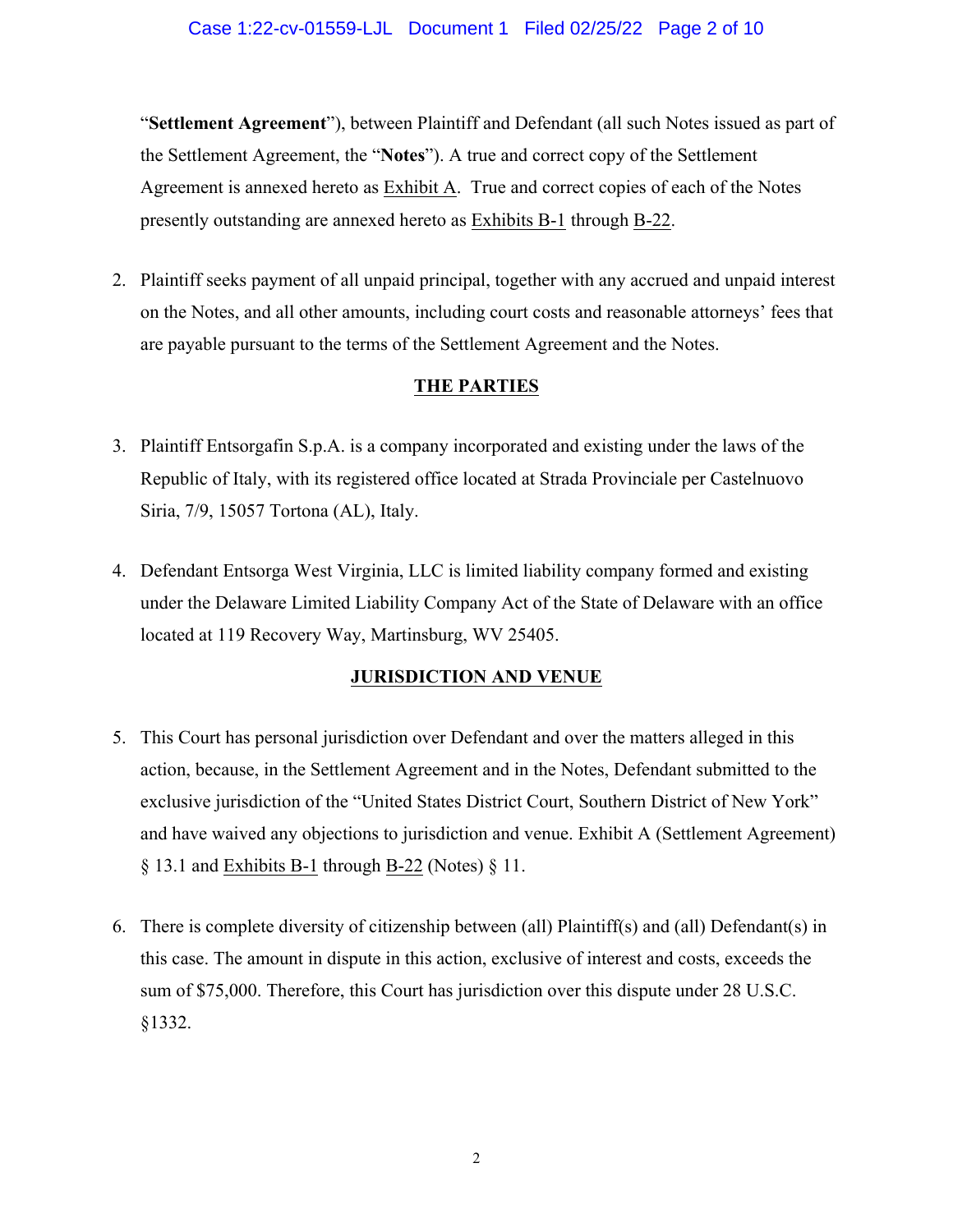7. Venue in this district is proper under 28 U.S.C. § 1391(b)(3) because, as alleged above, Defendant submitted to the jurisdiction of this Court and waive all objections to such jurisdiction and venue. Exhibit A (Settlement Agreement) § 13.1 and Exhibits B-1 through B-22 (Notes) § 11.

### **FACTS**

- 8. On May 27, 2021, Defendant issued twenty-four (24) Notes to Plaintiff pursuant to the Settlement Agreement. Out of such twenty-four (24) Notes, Defendant paid the first two (2) Notes maturing on September 1 and October 1, 2021, respectively. Presently, Plaintiff is the holder of twenty-two (22) Notes issued by Defendant that remain outstanding, of which twenty-one (21) Notes are each in the principal amount of \$41,725.00, maturing successively on a monthly basis commencing on November 1, 2021 and thereafter maturing on the first day of each month until April 1, 2023, or earlier in case of an Event of Default (as such term is defined in the Settlement Agreement and in the Notes), inclusive, and of a Note issued by Defendant in the principal amount of \$253,295.96 maturing on August 1, 2023 or earlier in case of an Event of Default. As of the date of this Complaint, the unpaid aggregate principal balance of all of the Notes issued by Defendant to Plaintiff is \$1,129,520.96.
- 9. Defendant was required to pay all of the principal amount due under each Note on the maturity date of such Note, as per the payment plan provided under the Settlement Agreement. Beginning on November 1, 2021, and for the subsequent months of December 2021, as well as January and February 2022, Defendant has failed to make the payments required under the Notes, and has made no further payments since that time.
- 10. Each Note provides that failure to pay shall constitute an Event of Default, and specifically when: "The Company shall fail to pay when due any principal payment on the Maturity Date hereunder, and such payment shall not have been made within five (5) Business Days after having received written notice thereof from the Holder." Notes § 3(a). Plaintiff [the Holder] has provided various written notices to Defendant [the Company] of the Company's failure to pay as required (Exhibit C). However, the Company did not cure any of the above Events of Default and made no additional payment.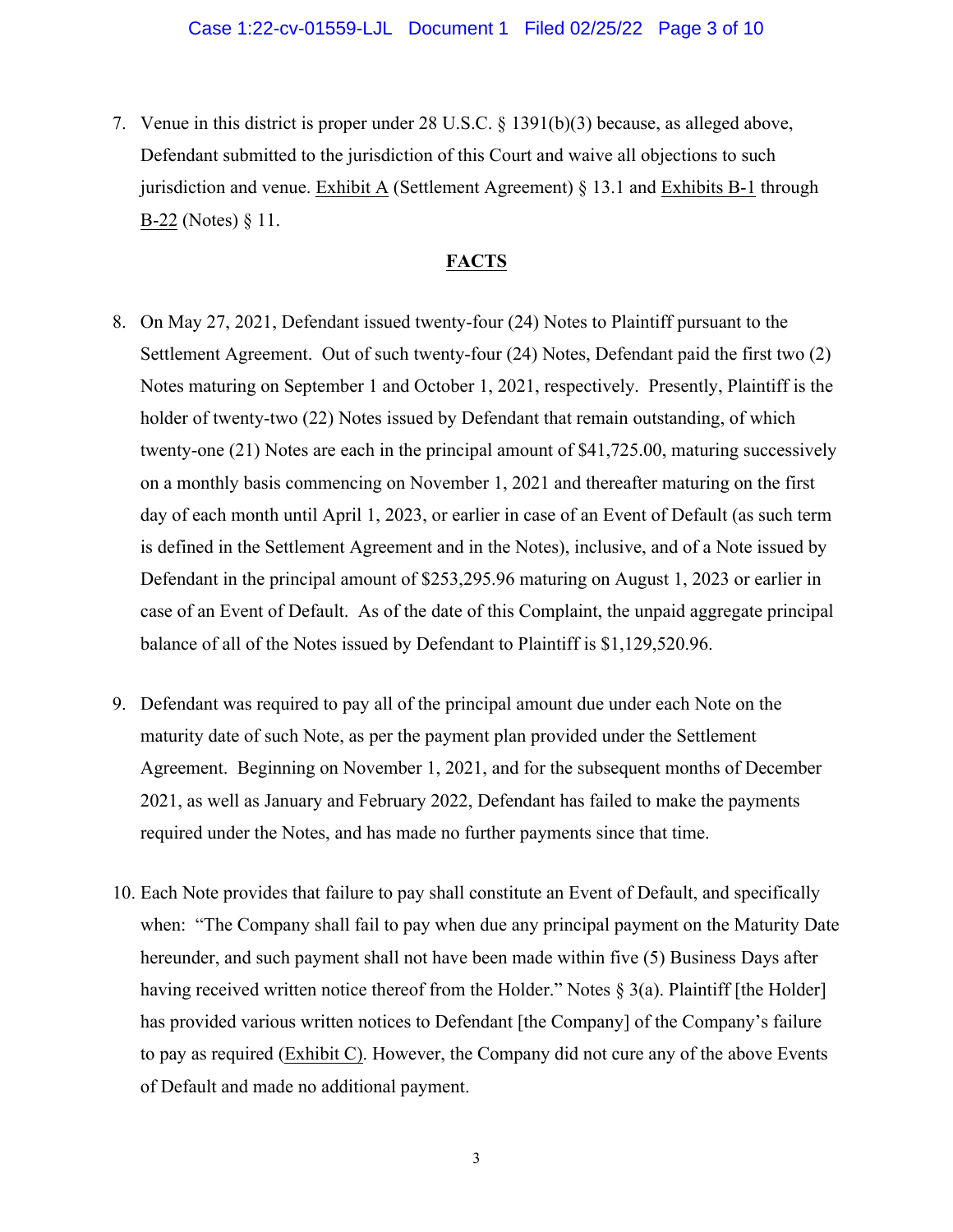#### Case 1:22-cv-01559-LJL Document 1 Filed 02/25/22 Page 4 of 10

- 11. Each Note also provides that the failure to make any payment when due under any of the Notes then outstanding shall constitute an Event of Default under each of the other Notes. Notes § 3(b). Upon the occurrence of an Event of Default, Plaintiff has the right to accelerate any outstanding amount due under the Settlement Agreement and the Notes, which amounts became immediately due. To that effect the Notes provide that "upon the occurrence or existence of any Event of Default and at any time thereafter during the continuance of such Event of Default, the Holder [Plaintiff] may declare all outstanding principal due under this Note and any outstanding Note issued under the Settlement Agreement payable by the Company [Defendant] hereunder to be immediately due and payable without presentment, demand, protest or any other notice of any kind, all of which are hereby expressly waived." Notes  $§$  4(a).
- 12. On January 28, 2022, Plaintiff delivered to Defendant a reiterated Notice of Event of Default through its counsel (Exhibit D) setting forth the remedies to which Plaintiff is entitled under the Settlement Agreement in case of an Event of Default. However, Defendant did not pay any of the amounts due and outstanding in whole or in part.

#### **FIRST CLAIM FOR RELIEF**

#### **(Against Defendant For Breach of Contract on the Notes)**

- 13. The Plaintiff realleges and incorporates by reference its allegations to Paragraphs 1 through 12.
- 14. Beginning on November 1, 2021, Defendant has failed to make the payments required under the terms of the Notes.
- 15. Plaintiff duly and repeatedly notified in writing the above breaches of the terms of the Notes to Defendant which, however, continued to fail to make any and all payments of the outstanding amounts due. Therefore, Defendant has breached the terms of the Notes and such breach has remained uncured.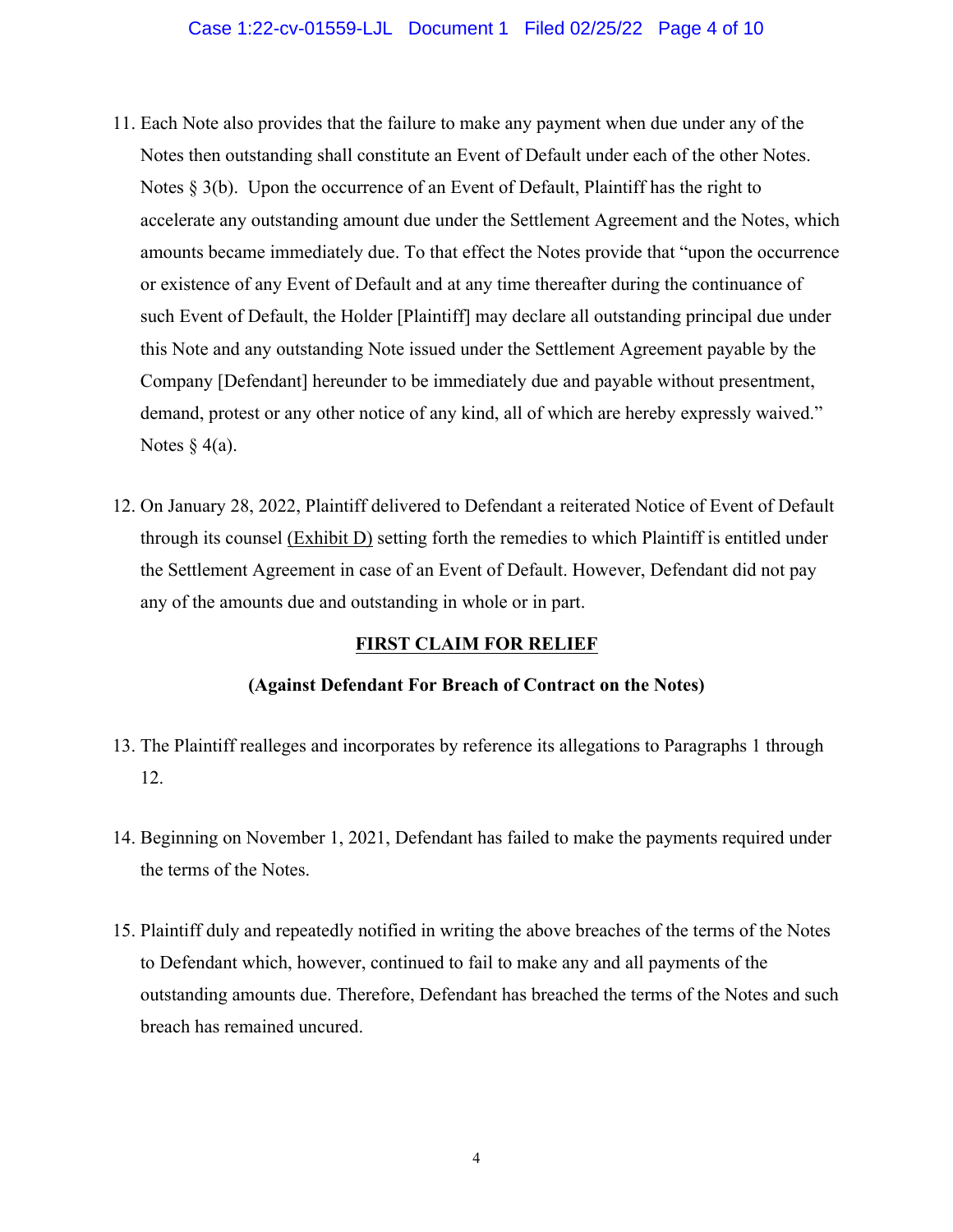#### Case 1:22-cv-01559-LJL Document 1 Filed 02/25/22 Page 5 of 10

- 16. Upon the occurrence or existence of any Event of Default and at any time thereafter during the continuance of such Event of Default, Plaintiff (as Holder of the Notes) has the right to, and may declare immediately due (i) all outstanding principal amounts under each Note that remains outstanding, (ii) and any other amount due under the Settlement Agreement as represented by a Note. Notes  $\frac{1}{2}$  4(a).
- 17. To that effect Plaintiff has exercised such right to accelerate and has declared that the following amounts are immediately due: (i) any unpaid portion of any Note, including the Last Four Promissory Notes (as defined in the Settlement Agreement § 7.10) representing an aggregate amount of \$876,225; and (ii) the amount due under the Discount Promissory Note (as defined in the Settlement Agreement § 7.10) representing an amount of \$253,295.96.
- 18. In addition, in case of an Event of Default, the following amounts shall be immediately due: (i) interest at a default rate of one percent (1%) per month on the amounts due. Notes  $\S$  4(b); and (ii) collection expenses (which shall include reasonable attorneys' fees and expenses). Notes § 10.
- 19. As a result of Defendant's breaches, Defendant owes to Plaintiff the outstanding aggregate principal amount of \$1,129,520.96, plus accrued and unpaid interest, prejudgment interest, collection expenses (including reasonable attorneys' fees and expenses), and all other amounts that are playable under the terms of the Settlement Agreement and the Notes.

#### **PRAYER FOR RELIEF**

WHEREFORE, Plaintiff respectfully requests that this Court enter a judgment against Defendant, granting Plaintiff the following relief:

- a) The entry of judgment in favor of the Plaintiff awarding a money judgment against Defendant in an amount to be determined at trial, but not less than \$1,129,520.96, together with any accrued and unpaid interest, prejudgment interest, and all other amounts that are payable under the terms of the Settlement Agreement or the Notes;
- b) The award of all costs of the suit, prejudgment interest, attorney's fees; and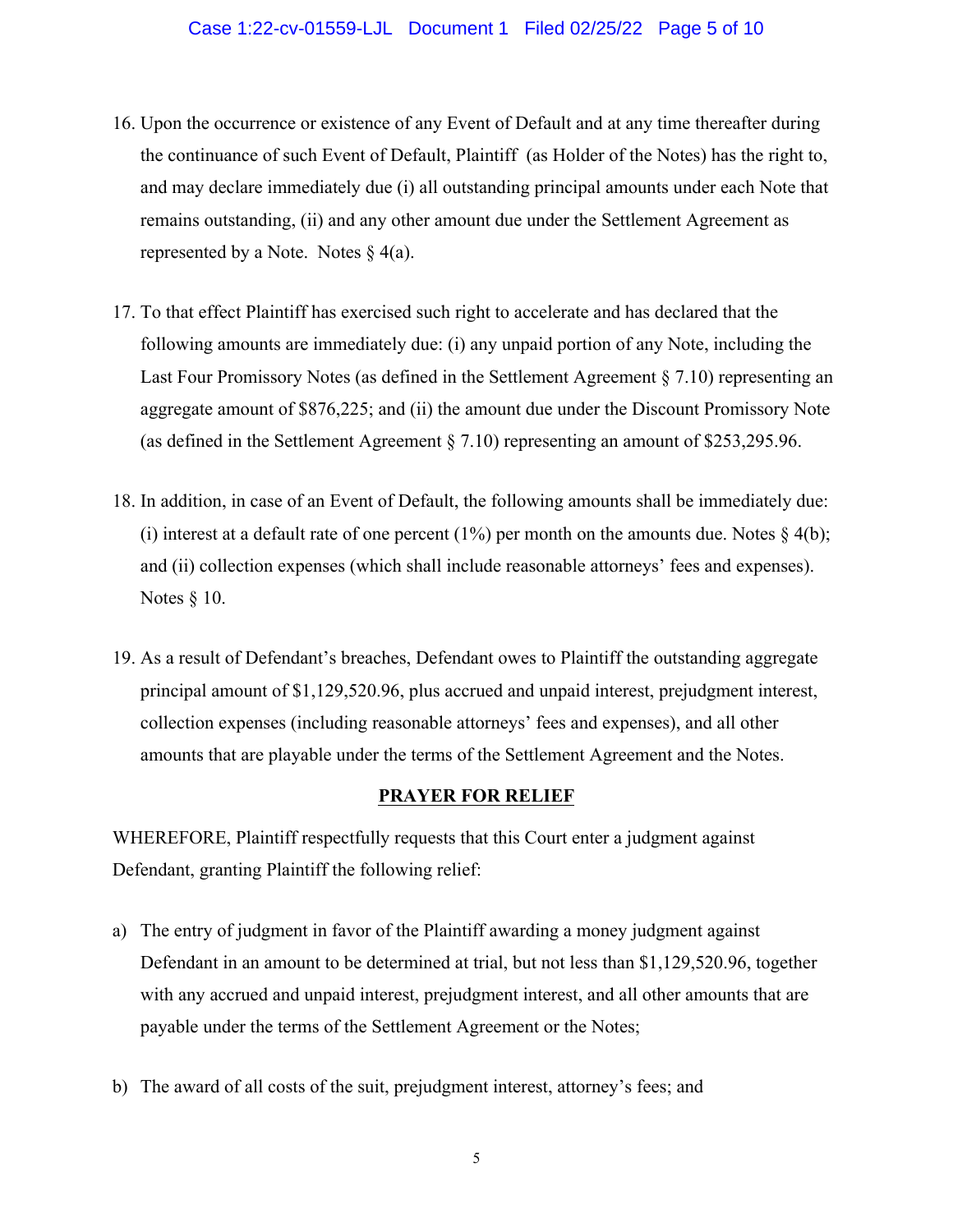### Case 1:22-cv-01559-LJL Document 1 Filed 02/25/22 Page 6 of 10

c) Such other relief as the Court deems just and proper.

Dated: February 24, 2022

Respectfully submitted, PELLEGRINI & MENDOZA LLP

/s/ Enrico A. Pellegrini Enrico A. Pellegrini (SDNY Bar No. EP0571) PELLEGRINI & MENDOZA LLP 250 Park Ave.,  $7<sup>th</sup>$  Floor New York, New York 10177 Telephone: +1-212-739-9480 Facsimile: +1-212-739-9607 Email: epellegrini@pellmen.com

*Attorneys for Plaintiff Entsorgafin S.p.A.*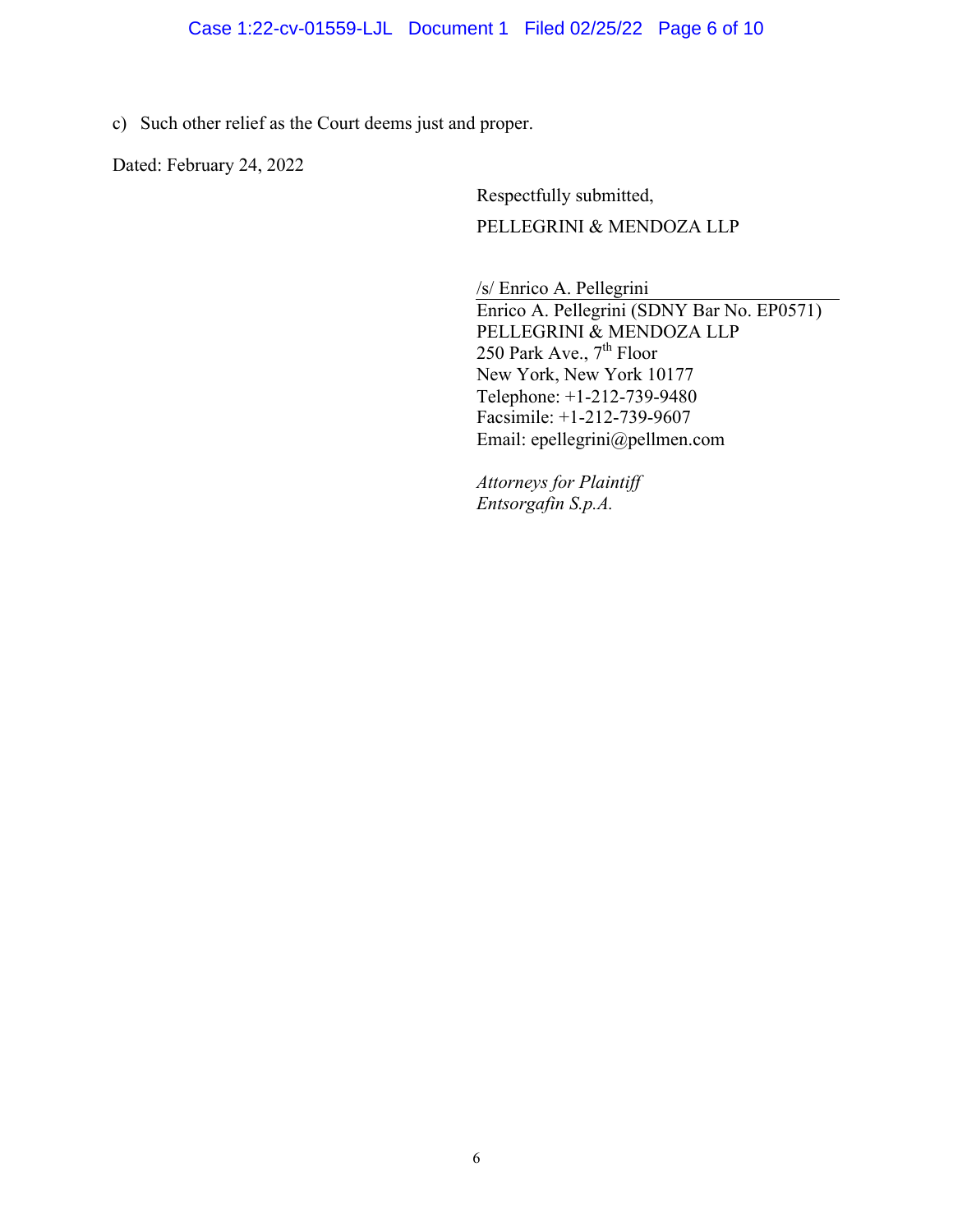Case 1:22-cv-01559-LJL Document 1 Filed 02/25/22 Page 7 of 10

# **EXHIBIT A**

**Settlement Agreement**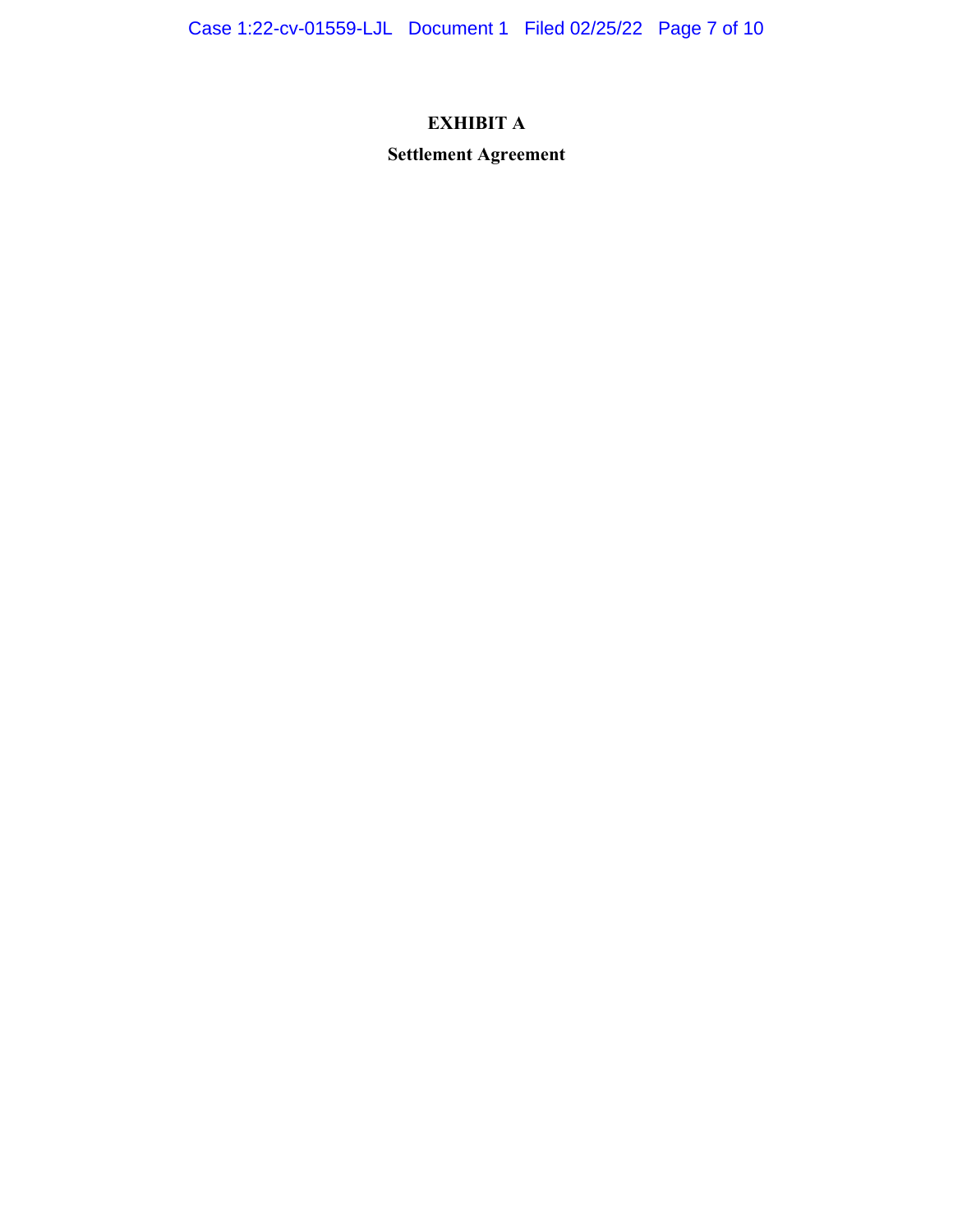Case 1:22-cv-01559-LJL Document 1 Filed 02/25/22 Page 8 of 10

**EXHIBIT B-1 THROUGH B-22 Notes Outstanding**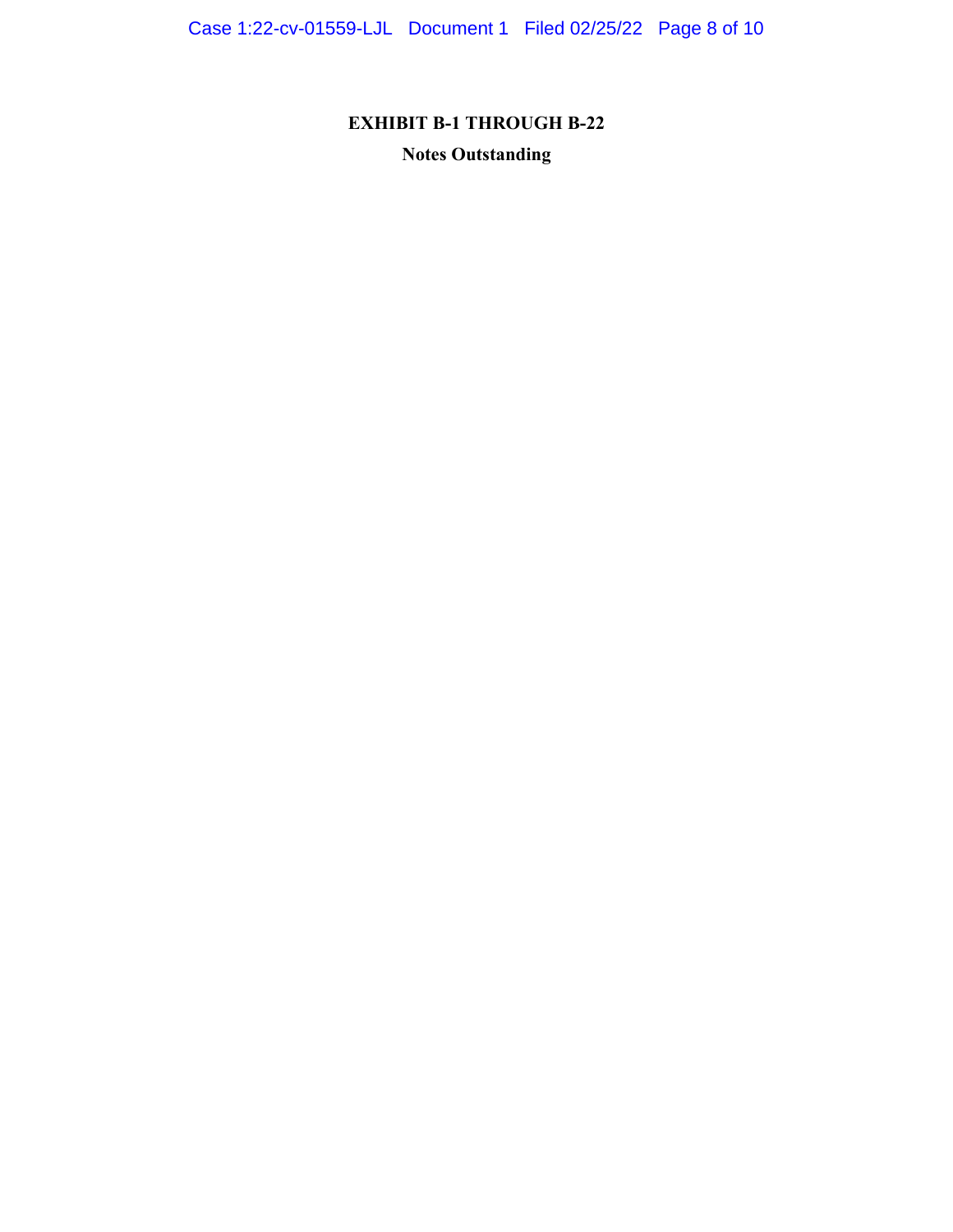# **EXHIBIT C**

# **Notices of Event of Default**